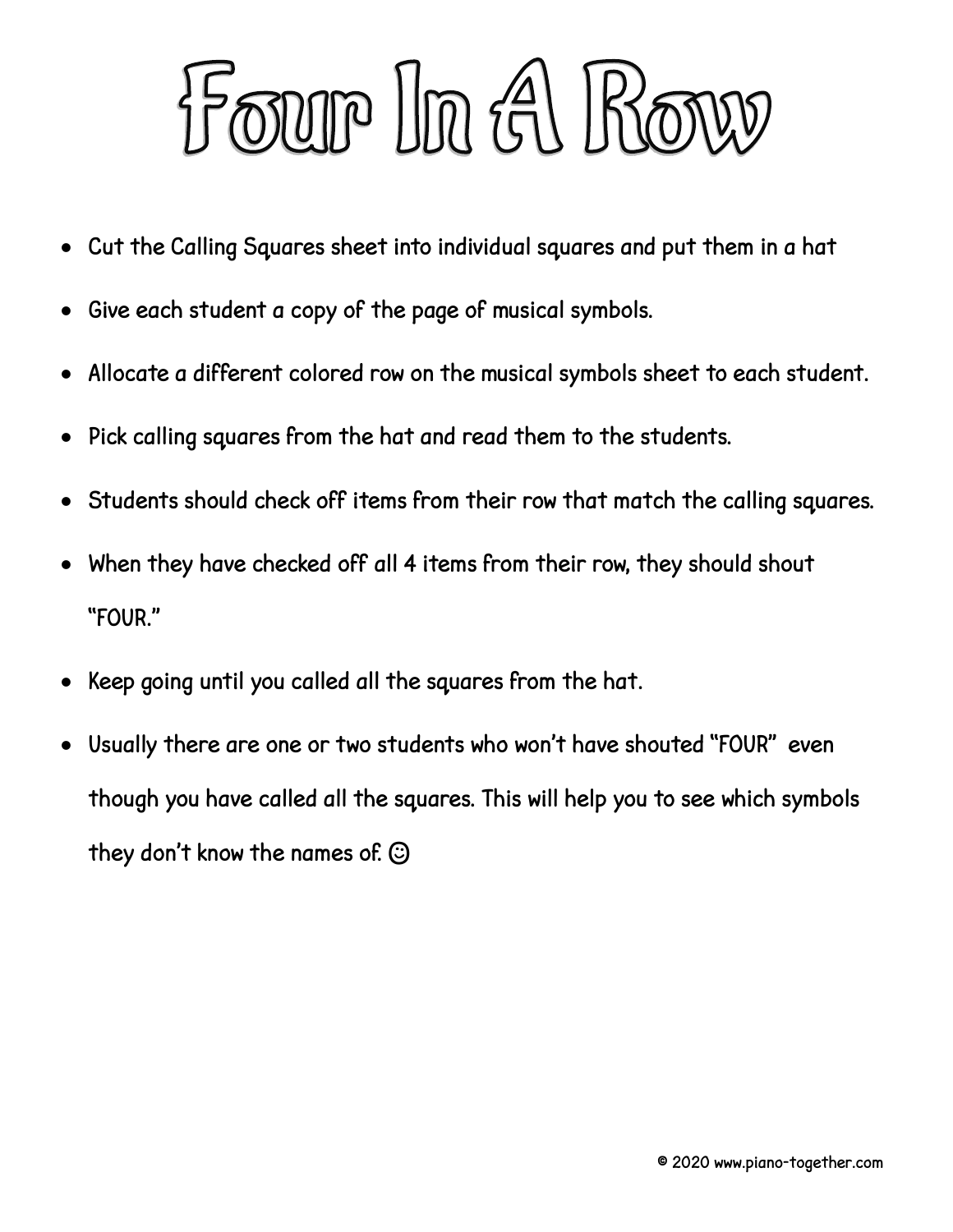

© 2020 www.piano-together.com